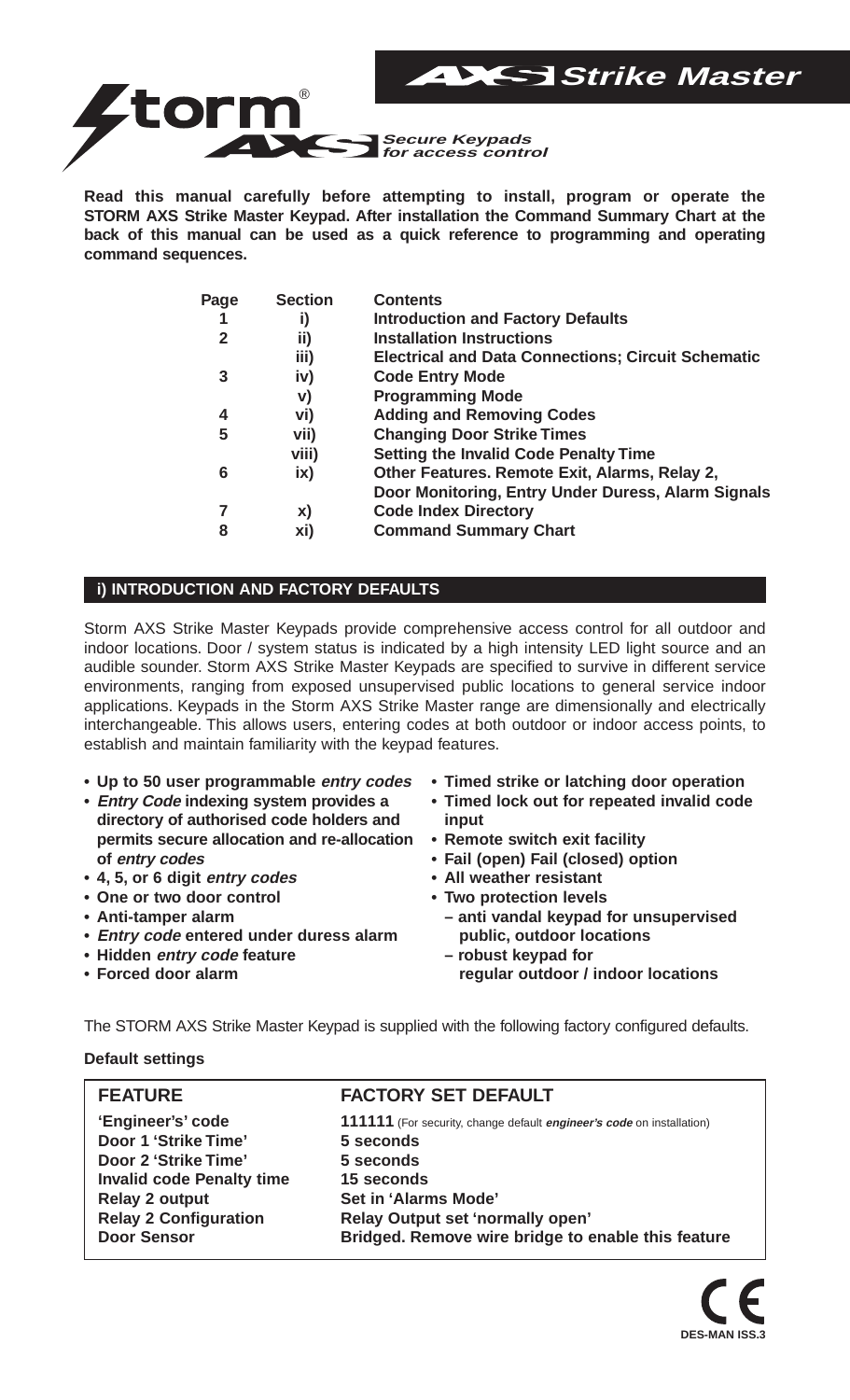#### **Fixing Instructions**

### **(Please read carefully before attempting installation.) Rear Casing**

**1.** Select a suitable location with a sound flat surface. Using the case as a template, mark the position of the four fixing holes (A) on the surface.

**2.** Drill and plug the fixing holes to suit fixing screws (E) as supplied.

**3.** Locate the anti-tamper switch actuator plate (F) on the rear face of the case in the position as shown. The fixing screws (E) may be positioned in the case to assist in the accurate location of the plate.

**4.** Locate the thicker (6mm) sealing gasket (B) on the rear face of the case before positioning the case over the fixing holes (A). (Be sure to run the cable through the hole in the gasket prior to securing the case.)

**5.** Secure the case to the surface using the fixing screws (E) as supplied.

#### **Keypad to Casing**

**6.** When making the electrical connections to the connector block care should be taken not to damage the thin sealing gasket (C) fixed to the front face of the rear case. [For connection details see section iii) of this manual.]

**A**

 $\mathbb{C}$ 

**B**

 $\mathfrak{a}$ 

 $\circ$ 

 $\alpha$ 

 $\sigma$ 

**7.** Fix the keypad to the rear case using the thread forming security screws (D) as supplied. (Please ensure the nylon sealing washers are located beneath the head of the security screws (D). Please note a special bit is provided for tightening these screws. **8.** Check the installation to ensure gaskets are in place and compressed evenly around the perimeter of the case.

> 1 3 ก  $26$ r ាក 0

**Note:** On rough or uneven surfaces it may be necessary to apply a bead of silicone sealant around the inner face of the case at the point where it meets the mounting surface. Where this method of sealing is necessary the thicker sealing gasket (B) **must not be fitted. D**

# **iii) ELECTRICAL AND DATA CONNECTIONS**



**C**

**E**

**F**

 $\alpha$ 

Note: When making connection to the door strike, select 'relay normally open' or 'relay normally closed' to suit the intended application and locking mechanism. **Note: To achieve maximum protection against EMC, RFI, or damage from Electro-static Discharge it is recommended that the keypad casing is earthed (grounded) via the screw terminal attached to the metal shield on the rear face of the keypad.This terminal is identified** by a  $\perp$  symbol. It is recommended that a regulated, fully isolated power supply is used to power the StrikeMaster keypad. **(Keymat Technology part no. DEPS0101 or DEPS0201 or equivalent). Bifular wound supplies are not recommended. DES-MAN ISS.3**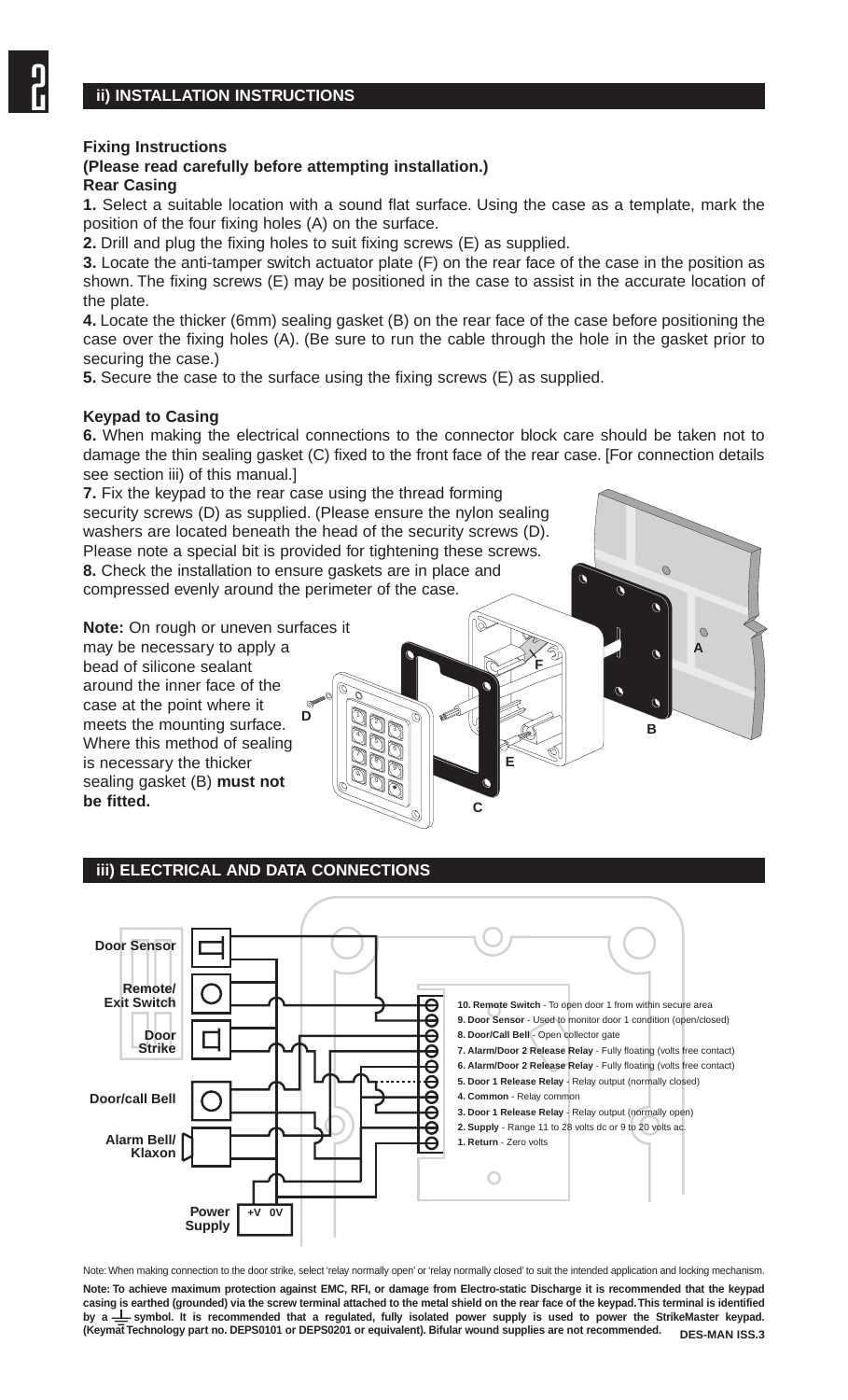# **iv) CODE ENTRY MODE**



During everyday operation the keypad will be in **code entry** mode or 'logged off'. This is also the mode that the keypad is in when it is first powered up. When the keypad is in **code entry** mode the LED will light red to signify that the keypad is waiting for either an **entry code** or the **engineer's code** to be entered.

When entering a code, spurious digits may be entered before and after the valid code to help disguise it from onlookers or other surveilance (maximum 20 characters to be entered at any one time). **[Care should be taken not to activate the Operator Under Duress alarm by prefixing a valid entry code with the numbers 9 1. [see section ix) - Activating the Operator Under Duress Alarm]. Entry codes should not begin with the numbers 9 or 1 as this can also lead to non intentional triggering of the Operator Under Duress Alarm. [see section vi) - Adding and Removing Codes].]**

When a valid **entry code** has been entered the door strike will release for the period of the **strike time [see section vii) - Setting the Door Strike Time]** or latch open, depending on what type of code was entered **[see section vi) - Adding and Removing Codes]**. The LED will light green to signify that the door lock is in a released (or open) condition.

#### **v) PROGRAMMING MODE**

To enter **programming mode** it is required that the operator 'logs on' by entering the **engineer's code**. **When logging on the engineer's code must be preceded by the # key.** If the code is correct the LED will start flashing (red and green alternately) to signify that the operator has logged on and that the keypad is in **programming mode** ready to accept commands. For security reasons it is essential that the default **engineer's code** is replaced with your own six digit code. Please ensure a record of the code is kept in a secure place.



If the **engineer's code** is not known, power down the keypad for a period of not less than three seconds. Power up the keypad and within a two minute period enter the code **725**. Do not enter any other digits before entering this code. The keypad's LED will then begin flashing to indicate that the keypad is in **programming mode**. Install a new **engineer's code**; (Refer to the chart on this page)

Once in **programming mode** the operator can use the commands, as summarised in Sections v) - viii) to set up the keypad. After each segment of a command sequence is entered

the keypad will give a rising tone bleep to indicate that it has accepted the data and is ready for the next segment of the command. If at any stage the keypad gives an error bleep (decreasing pitch) then the data entered is invalid. The keypad will remain in **programming mode** but you must re-enter the whole of the command sequence within which the error bleep occurred.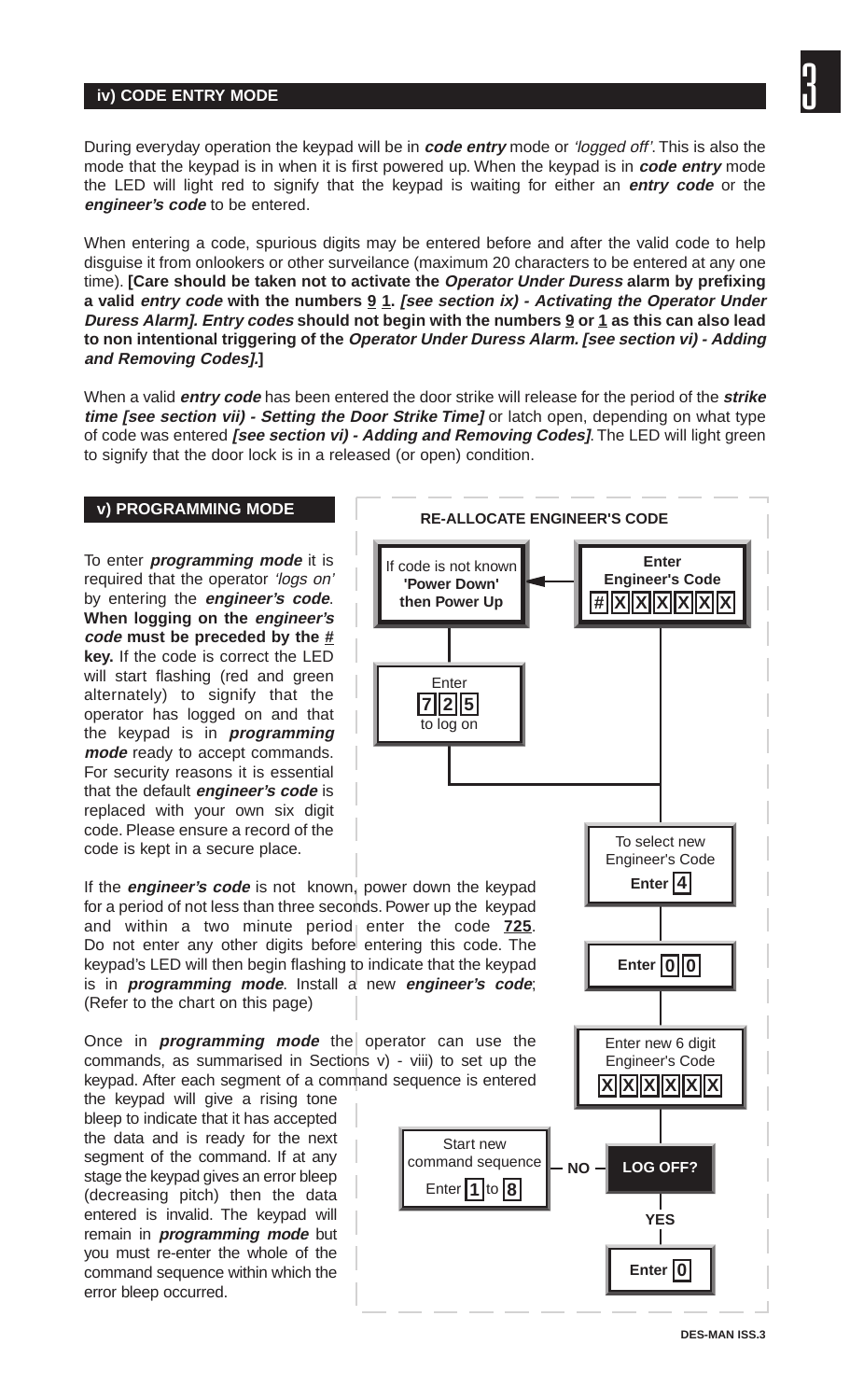# **vi) ADDING AND REMOVING CODES**

To add or remove **entry codes** 'log on', then follow the appropriate command sequence detailed below.

#### **Notes:**

**a). Entry Codes should not start with numbers 9 or 1.**

**b).** Each **entry code** recognised by the keypad is stored under a two digit reference known as the **Code Index Number**. The **code index number** allows an authorised holder of the **engineer's code** to remove **entry codes** by keying in the **code index number** without having knowledge of the actual **entry code**. It also means that a written record of valid code holders can be kept without recording the actual **entry codes. [see section x) - Code Index Directory].**

**c).** Prior to operation of a second door, relay 2 must be set for door control. **[see section ix) - Contolling a Second Door].**

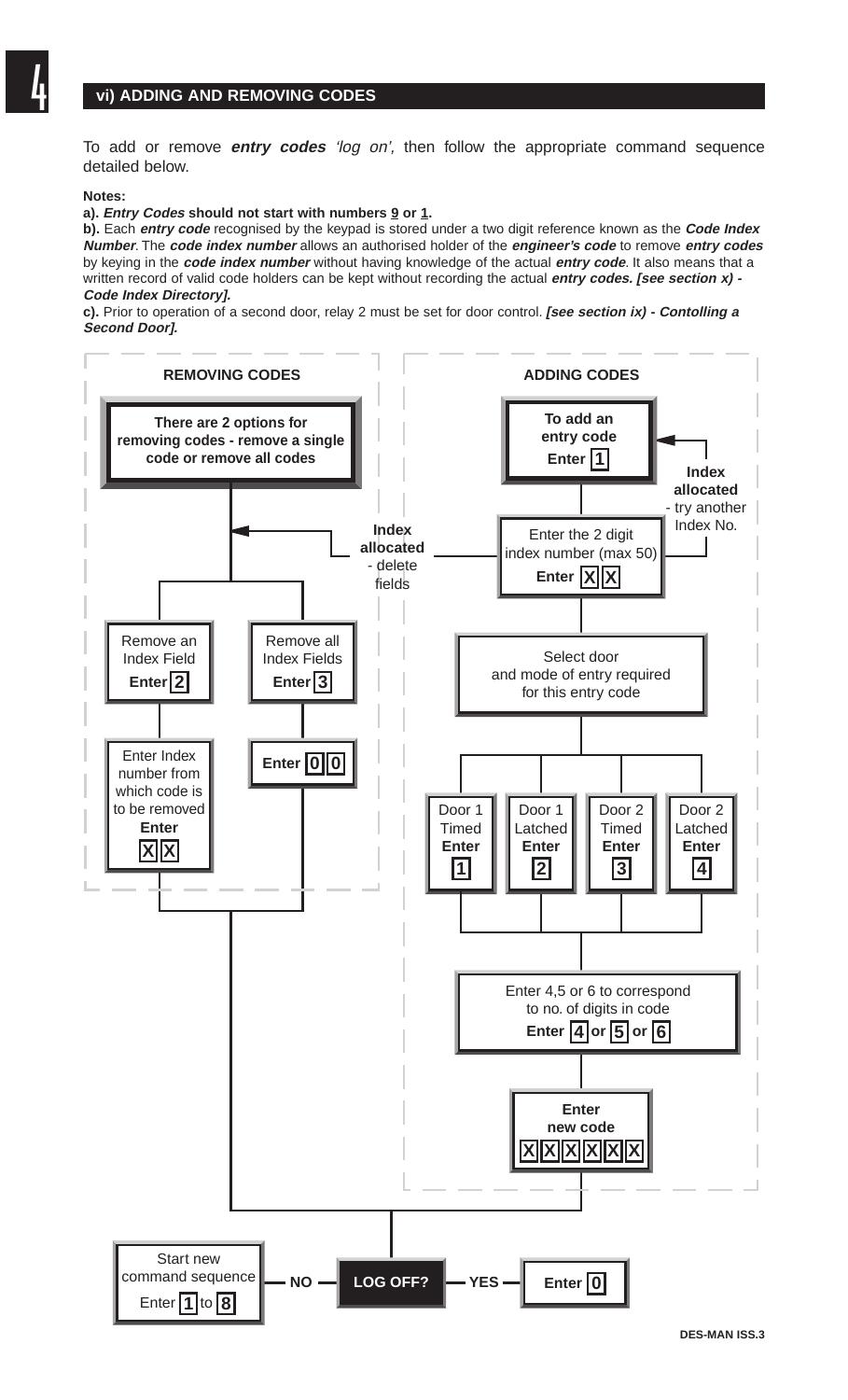#### **DES-MAN ISS.3**

### **vii) CHANGING DOOR STRIKE TIMES**

#### **I) Setting the Door 1 'Strike Time'**

The door **strike time** is the number of seconds for which the door lock remains released (or open) when a valid **entry code** is entered. To set the Door 1 strike time, 'log on', then enter **5** to select the **Door 1 Strike Time Set Up** function. Listen for the 'accept bleep'

Then enter a two-digit number to set the duration of the **strike time** in seconds (**00-99**) Listen for the 'accept bleep'

#### **ii) Setting the Door 2 'Strike Time'**

To set the Door 2 **strike time**, log on, then enter **6** to select the **Door 2 Strike Time Set Up** function. Listen for the 'accept bleep'

Then enter a two-digit number to set the duration of the **strike time** in seconds (**00-99**) Listen for the 'accept bleep'.



#### **viii) SETTING THE INVALID CODE PENALTY TIME**

When in **Code Entry** mode, if after twenty key presses a valid code has not been entered, the keypad will be disabled for a pre-set period of time. This feature is intended to deter any attempt to gain unauthorised access by guessing the format of a valid code.

To set the **Invalid Code Penalty Time,** 'log on', then enter **7** to select the **Invalid Code Penalty Time** function.

Listen for the 'accept bleep'.

Then enter a two-digit number to set the duration of the **Penalty Time** in seconds (**00-99**) Listen for the 'accept bleep'.

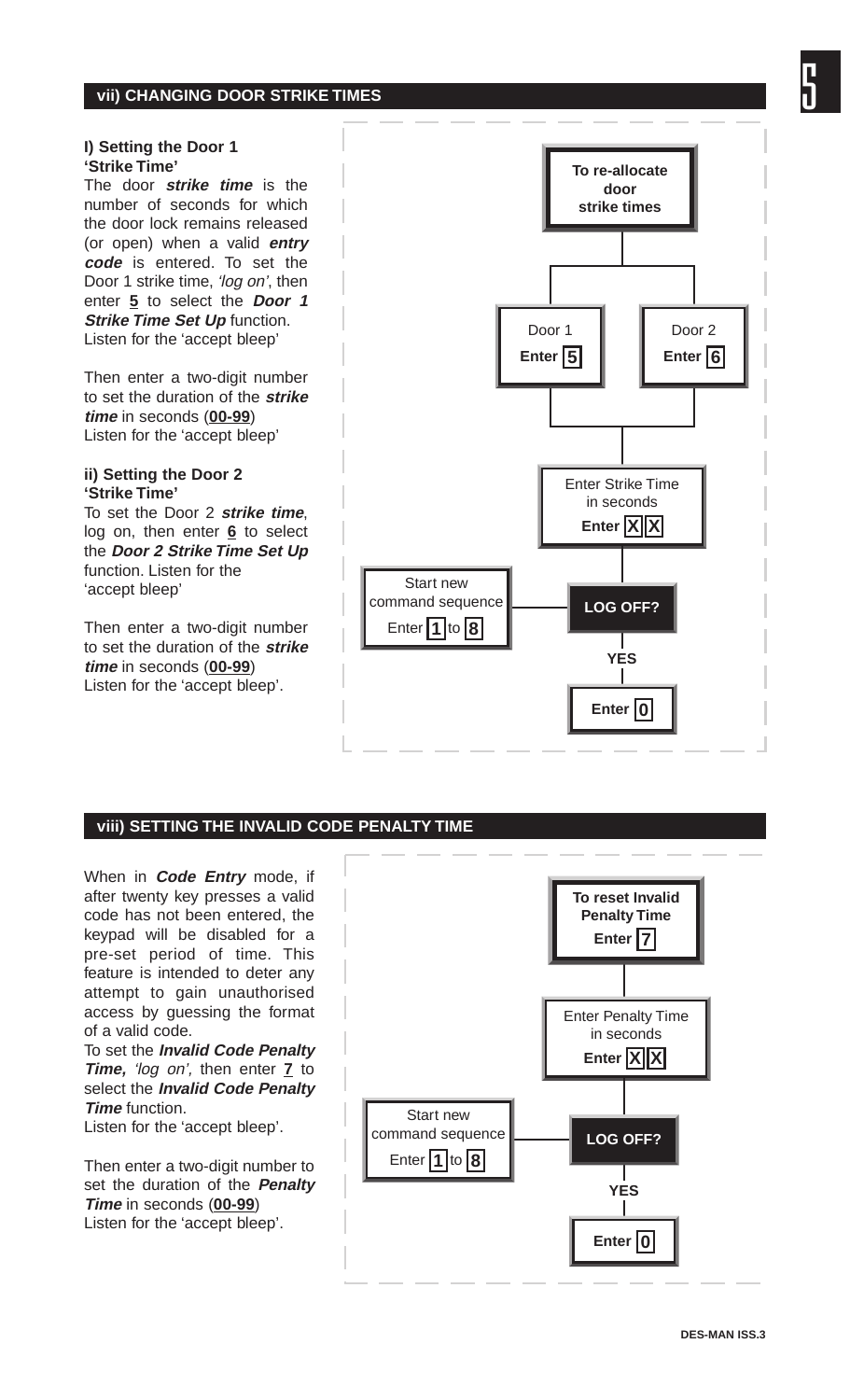# **ix) OTHER FEATURES**

#### **a) The Remote Exit / Egress Switch**

Making a connection (via a suitable momentary contact switch) between connector terminals 10 and 1 (return) will release (or open) the door lock for a pre-set period of time (the door **strike time**).This feature can be used to provide a **remote exit facility**, allowing personnel to exit from a secure area by pressing a button located near or adjacent to the door (on the secure side only). **[see sections vii) and viii) for information about setting the door strike time]**. Please note, in 2 door operation the connection of a remote egress switch to control the second door is not possible.

#### **b) Alarms**

An alarm bell or klaxon can be activated via connector terminals 6 and 7. When the keypad enters an alarm state (door forced or operator under duress or anti-tamper), these two terminals will provide an alarm signal (2 Amps max. at 30 Volts DC). The alarm bell or klaxon should be connected as shown in **section iii) - Electrical & Data Connections.** Please note that the alarm bell or klaxon is not powered from the keypad and so must have an independent power supply.

An alarm signal can be cancelled by keying in any valid **entry code** or the **engineer's code**. If the cause of the alarm can be rectified (i.e.The Anti-Tamper switch can be re-closed, or a 'forced door' can be closed), then keying in a valid 'Entry Code' will silence and reset the alarm.

If for any reason the cause of the alarm can not be rectified (e.g. The keypad has been forced away from the wall, or the door has been damaged and can not be closed), then the alarm can be silenced by keying in a valid 'Entry Code' twice (2 times). When the alarms have been silenced in this way, the keypad must be isolated from the power for a minimum of 3 seconds to reset the alarm feature.

**Note if the alarm function is used to indicate operator under duress then the alarm should be discreet, i.e., situated in a remote location beyond the audible or visual range of an attacker or intruder. The alarm feature can be used to interface with a centralised alarm system or to trigger a synthesised or pre-recorded auto dial telephone message to a chosen monitoring station.** Alternatively, terminals (6 and 7) can be used to control a second door.

**[Refer to section ix) c) - Controlling a Second Door].**



### **f) Alarm Output Signal**

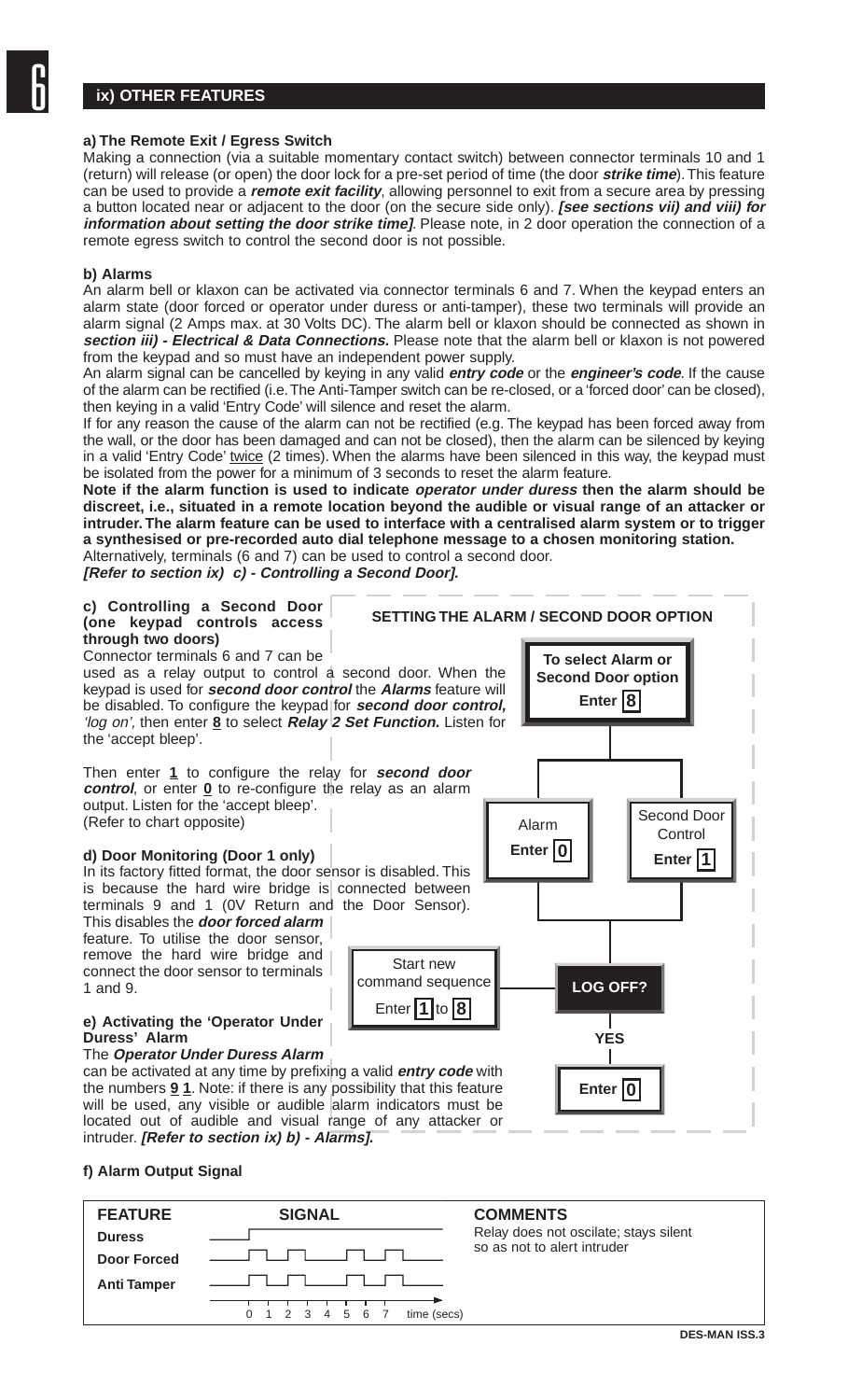# **x) CODE INDEX DIRECTORY**

✁

| CODE                | CODE HOLDER               | <b>DOOR</b>    |                | TYPE OF CODE |              |
|---------------------|---------------------------|----------------|----------------|--------------|--------------|
| <b>INDEX</b><br>NO. | NAME OF PERSON/DEPARTMENT | $\overline{1}$ | $\overline{2}$ | LATCHED      | <b>TIMED</b> |
| 00                  |                           |                |                |              |              |
| 01                  |                           |                |                |              |              |
| 02                  |                           |                |                |              |              |
| 03                  |                           |                |                |              |              |
| 04                  |                           |                |                |              |              |
| 05                  |                           |                |                |              |              |
| 06                  |                           |                |                |              |              |
| 07                  |                           |                |                |              |              |
| 08                  |                           |                |                |              |              |
| 09                  |                           |                |                |              |              |
| 10                  |                           |                |                |              |              |
| 11                  |                           |                |                |              |              |
| 12                  |                           |                |                |              |              |
| 13                  |                           |                |                |              |              |
| 14                  |                           |                |                |              |              |
| 15                  |                           |                |                |              |              |
| 16                  |                           |                |                |              |              |
| $\overline{17}$     |                           |                |                |              |              |
| 18                  |                           |                |                |              |              |
| 19                  |                           |                |                |              |              |
| $\overline{20}$     |                           |                |                |              |              |
| 21                  |                           |                |                |              |              |
| 22                  |                           |                |                |              |              |
| 23                  |                           |                |                |              |              |
| 24                  |                           |                |                |              |              |
| 25                  |                           |                |                |              |              |
| 26                  |                           |                |                |              |              |
| $\overline{27}$     |                           |                |                |              |              |
| 28                  |                           |                |                |              |              |
| 29                  |                           |                |                |              |              |
| 30                  |                           |                |                |              |              |
| 31                  |                           |                |                |              |              |
| 32                  |                           |                |                |              |              |
| 33                  |                           |                |                |              |              |
| $\overline{34}$     |                           |                |                |              |              |
| 35                  |                           |                |                |              |              |
| 36                  |                           |                |                |              |              |
| 37                  |                           |                |                |              |              |
| 38                  |                           |                |                |              |              |
| 39                  |                           |                |                |              |              |
| 40                  |                           |                |                |              |              |
| 41                  |                           |                |                |              |              |
| 42                  |                           |                |                |              |              |
| 43                  |                           |                |                |              |              |
| 44                  |                           |                |                |              |              |
| 45                  |                           |                |                |              |              |
| 46                  |                           |                |                |              |              |
| 47                  |                           |                |                |              |              |
| 48                  |                           |                |                |              |              |
| 49                  |                           |                |                |              |              |

| <b>FEATURE</b>                                                                                                                                 | FACTORY SET DEFAULT                                                                                     | <b>OWNER SET CODES</b>               |
|------------------------------------------------------------------------------------------------------------------------------------------------|---------------------------------------------------------------------------------------------------------|--------------------------------------|
| <b>Engineer's Code</b><br>Door 1 'Strike Time'<br>Door 2 'Strike Time'<br>Invalid Code Penalty Time<br>Relay 2 Output<br>Relay 2 Configuration | 111111 (change on installation)<br>5 seconds<br>5 seconds<br>15 seconds<br>Alarms Mode<br>Normally Open | (record separately in safe location) |